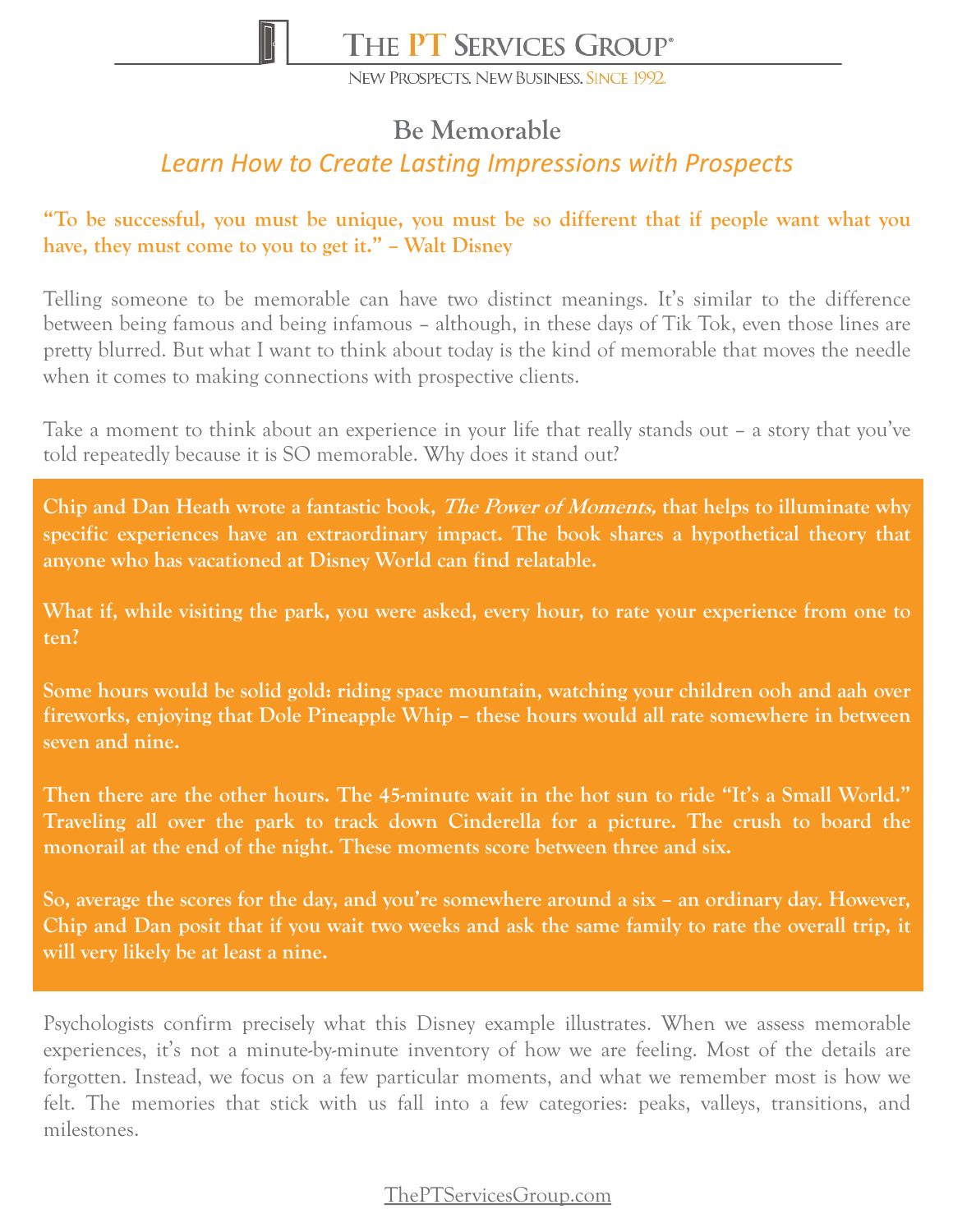Now think back to your go-to story. I'd be willing to wager that it absolutely falls into one of the above categories.

According to *Psychology Today,* "Emotion acts like a highlighter that emphasizes certain aspects of experiences to make them more memorable."

The question for today is how do we create an experience that is memorable when we meet with prospects?

So, in the immortal words of Walt Disney himself: **"The way to get started is to quit talking and begin doing."**

# **How to Differentiate**

When a potential new client is deciding to engage services, it's unlikely that you are the only advisor they will meet. And even if you are the sole advisor, they won't necessarily hire you just because they met you. How can you stand out in a way that encourages your prospect to want to engage further?

How many of us try to differentiate our product by highlighting the quality service that we provide?

```
"Concierge-Level"
"Human-to-Human Interaction"
"White Glove"
"Next Level"
```
We may have a different way of saying it, but if the job is well done, this is a pretty standard expectation in the field and a selling point that we all declare. Couple that with the reality that the products and offerings aren't all that different from one company to the next, with very few exceptions.

To this end, how can you stand out in that all-important first meeting? How do you get to the second or third meeting and hopefully close the deal?

This is the heart of what we are talking about today. How can you be memorable? How can you break the tried-and-true script? How can you innovate and change the prospect experience? By going into your first meeting differently, can you think in a new way, with an open and inquisitive mind?

## **Break the Script to Defy Expectations**

**"We keep moving forward, opening new doors, and doing new things, because we're curious, and curiosity keeps leading us down new paths." – Walt Disney**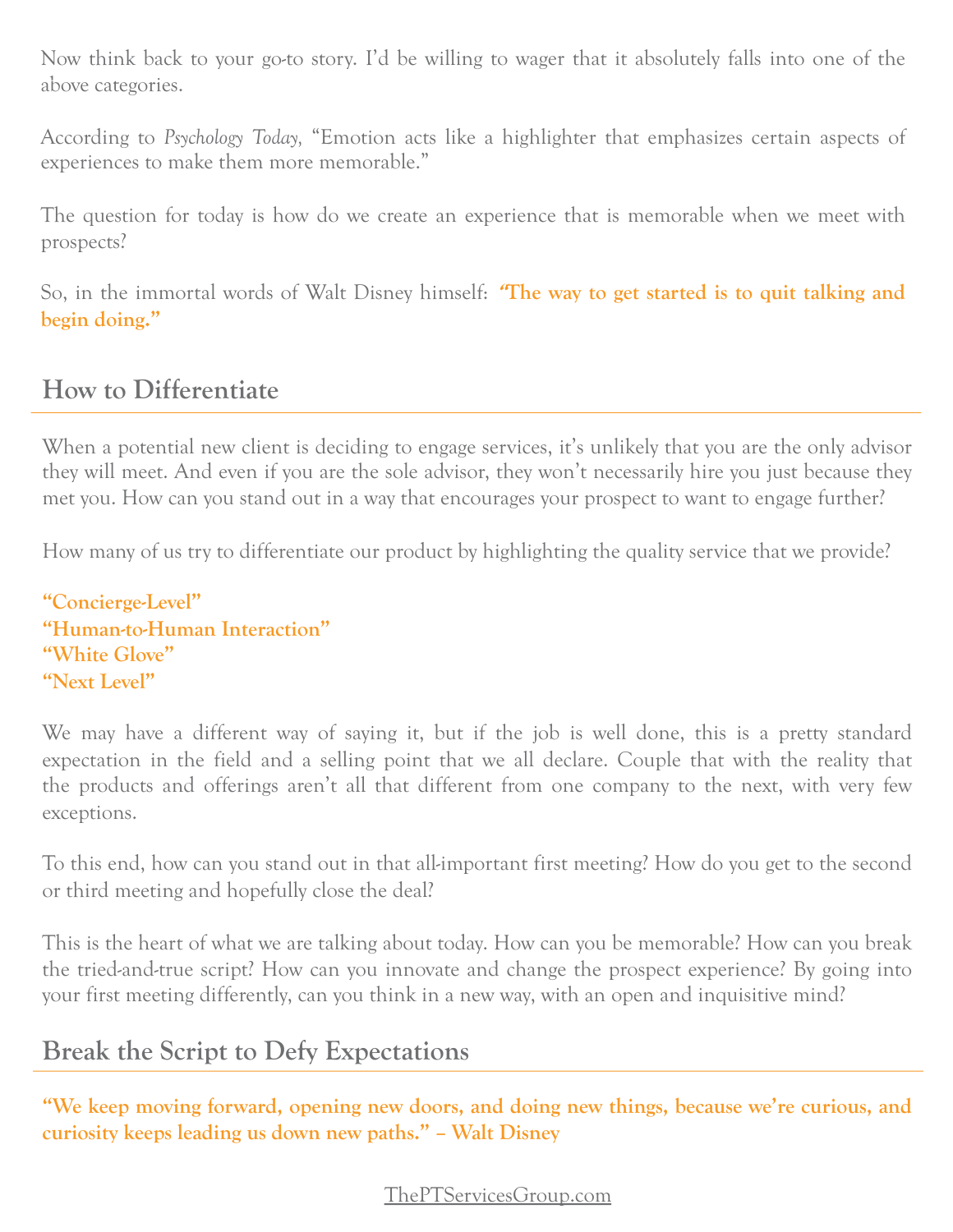Now is the perfect time to think about tossing out the old sales script, deck, and other collateral and invest in something new. In the last two years, much has already changed, providing this perfect time and opportunity for experimentation.

How can your first meeting leave your client with a positive memory, one that leaves them curious enough to engage further? To recap, it comes down to two things:

How do you make your potential client feel?

How do they view the experience that they had with you in comparison to others they've met? Unfortunately, it doesn't matter if you think this is a fair comparison or not.

I have several suggestions when it comes to building that new script. This isn't a checklist. All these items aren't necessary; however, they do connect well and support each other. By putting a few of these suggestions into play, you can take excellent steps towards creating memorable, favorable experiences and hopefully developing a new relationship with prospects.

# **How to Be Memorable**

- **Entertain**
- **Tell great stories**
- **Be confident. Not arrogant**
- **Learn to embrace uncomfortable silence**
- **Constantly be innovating and curious**

## **How to be entertaining**

No one is asking you to learn how to do card tricks or take on stand-up comedy as a hobby. Likewise, no one is suggesting that you go full "Shark Tank" with costumes and leave-behinds. But there are plenty of other ways to be entertaining and engaging during a first meeting.

- Energy and enthusiasm like most things in life, it's crucial that this is authentic because faking enthusiasm exhausts a lot of energy and will be seen for what it is.
- Present yourself as relaxed and easy-going, comfortable in your own skin. Reward people with laughter, use open and friendly body language, and be generous with compliments.
- Listen great salespeople are great listeners, and this goes for people who are entertaining, as well. When you spend more time listening, you learn more about people, allowing you to better engage. Keep eye contact, don't be scanning the room, or even worse, your brain for the next thing you want to say. Pausing and thinking are appropriate; however, looking like you are searching for answers is not.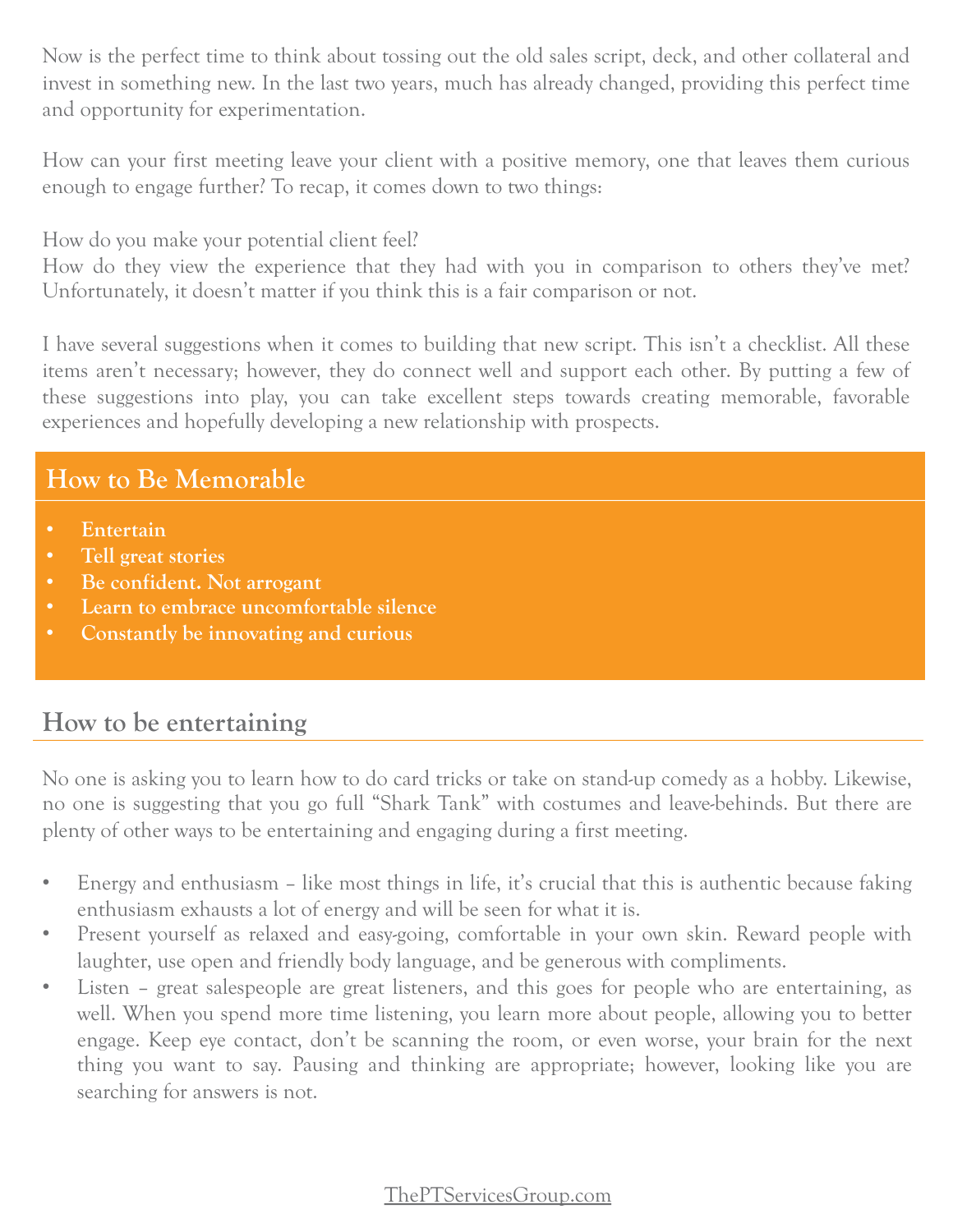- Open Up tell a funny, appropriate story about yourself, your job, your pet. Don't share deeply personal stories. Instead, choose ones that are both funny and relatable. Making yourself the target of a story shows your human side and that you aren't attacking others while being willing to poke fun at yourself. In turn, this encourages others to open up to you.
- Know a little about a lot keep up to date with news, current events, movies/tv/music, and social media. When you have vast knowledge, it's a lot easier to connect with many different people. On the flip side, you know the old saying - steer clear of politics and religion.
- Use the wisdom of others it is so much easier and authentic to discuss yourself through the wisdom of others, like writers and entertainers. For example, when reading a book like *The Power of Moments*, you can quickly see yourself and your experiences reflected in the authors' commentary.

## **Learn How to Be a Great Storyteller**

I don't expect you to crack open your laptop and crank out the next great American novel. However, being a good storyteller with a mental knapsack of interesting, funny, engaging, and memorable stories will serve you well. Good storytelling should be compelling, entertaining, and memorable, and it should connect with emotion.

Studies have shown that stories are up to 22 times more memorable than statistics. It's been said that stories are the first viral tool. The generations before us were excellent storytellers because of what they had available – mainly books and radio. How many times have you heard a great story and thought, "oh man, I can't wait to tell my friend THIS one!"?

The great thing about this skill is that there is a surprising amount of research and instruction on the topic. For example, there are nearly a dozen classes available on Master Class that delve into the subject. A quick google search of "How to be a better storyteller?" returns more than 25 million results with links to every popular magazine and journal, Ted Talks, and podcasts.

#### **Here are a few well agreed upon tips for storytelling:**

- **Practice telling your story. I know many people feel awkward doing this and therefore avoid it. Give it a try. You'll be surprised at how much it helps!**
- Know what your message is. Is there a moral to the story? Maybe it's a specific feeling you are **trying to convey? Perhaps you are highlighting a pain point that's been uniquely solved.**
- Details bring the story to life, but not every detail about the story is necessary learning the **difference makes for a better story.**
- **Once again, remember that personal experiences make for great stories.**

**Along with a few essential don'ts:**

- **Storytelling is not an opportunity to make yourself the hero.**
- **Poke fun at yourself, but no one else.**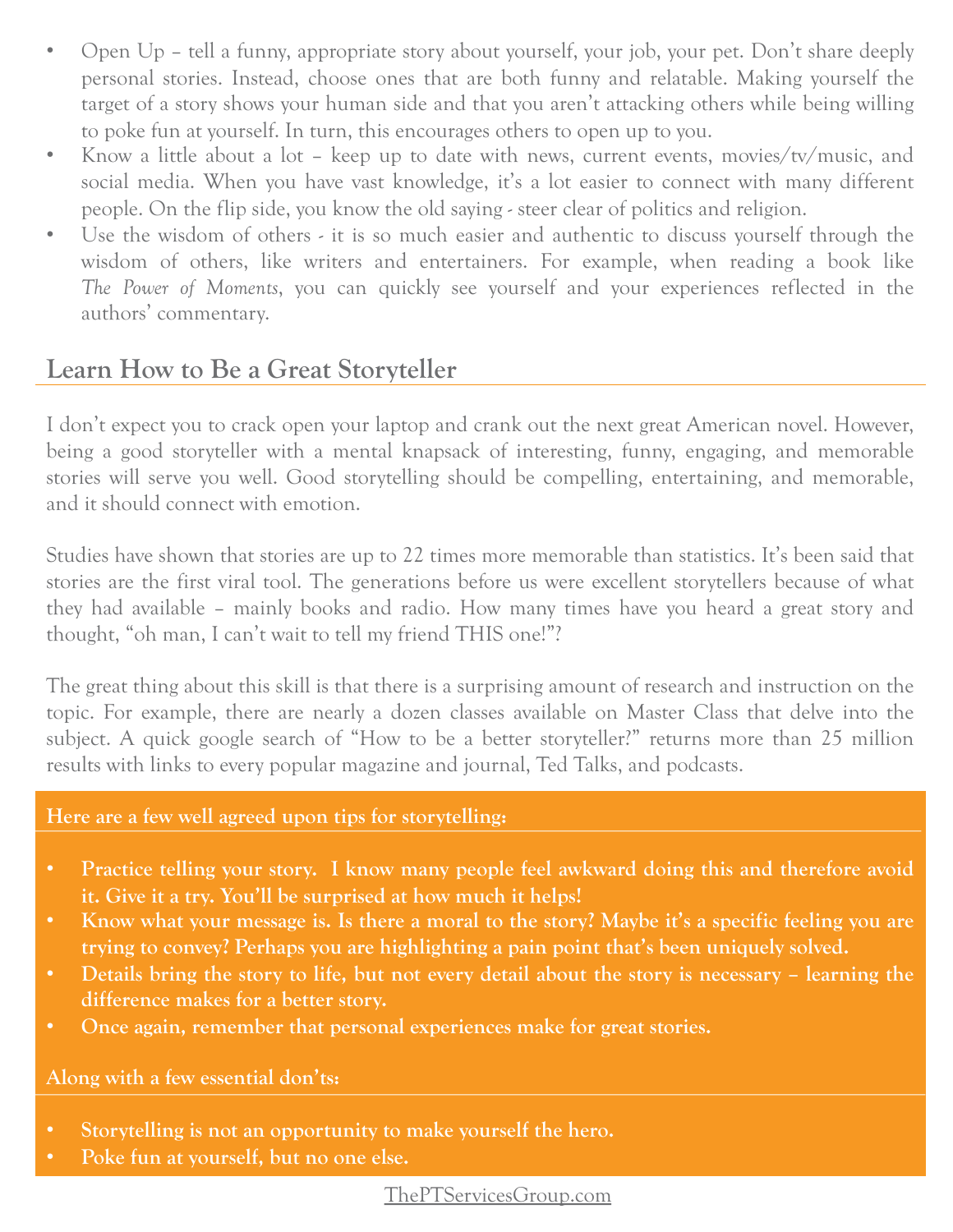**"That's what we storytellers do. We restore order with imagination. We instill hope again and again and again." – Walt Disney**

# **Confidence and Arrogance are Both Memorable**

Which would you like to be remembered for? Which do you think makes you more likely to achieve a second meeting with your prospect?

Confidence comes from knowing and believing in your company and product. What we do is what we believe. Arrogance comes from believing that you know better than your client what their needs are. What we say but don't do ourselves is the arrogance of what we think others should be doing.

Confident people listen. Arrogant people talk and frequently about themselves—a lot.

Confident people are spontaneous and open to new experiences. Arrogant people are set in their belief that there is nothing more to learn.

My guess is people who trend more towards arrogance may have already checked out of this article because they aren't willing to be open-minded and try new things and learn and grow.

Perhaps one of the best characteristics about confident people is that they inspire confidence in others, and if you are looking to engage a new client, what could be better than winning their trust?

# **Silence is Golden**

### **It's generally accepted in the US that "the squeaky wheel gets the grease," while in Japan, a common saying conveys the opposite, "a silent man is the best one to listen to."**

Finding the confidence to remain the listener is hard. Perhaps, of all suggestions today, this may be the most difficult to learn, but learning to get comfortable with silence can provide so many benefits. Silence, particularly after a presentation or sales pitch, includes reflection time and an opportunity to settle.

Conversation is like tossing a ball, and we never want to be left holding the ball for too long. However, when you pause before responding, it shows that you are genuinely listening. Silence in a conversation builds trust because it shows that you care about listening and understanding. And, not surprisingly, we tend to like people more when they talk less than we do.

Another great approach to remaining silent and listening is by building up a bank of questions or comments that help make this happen.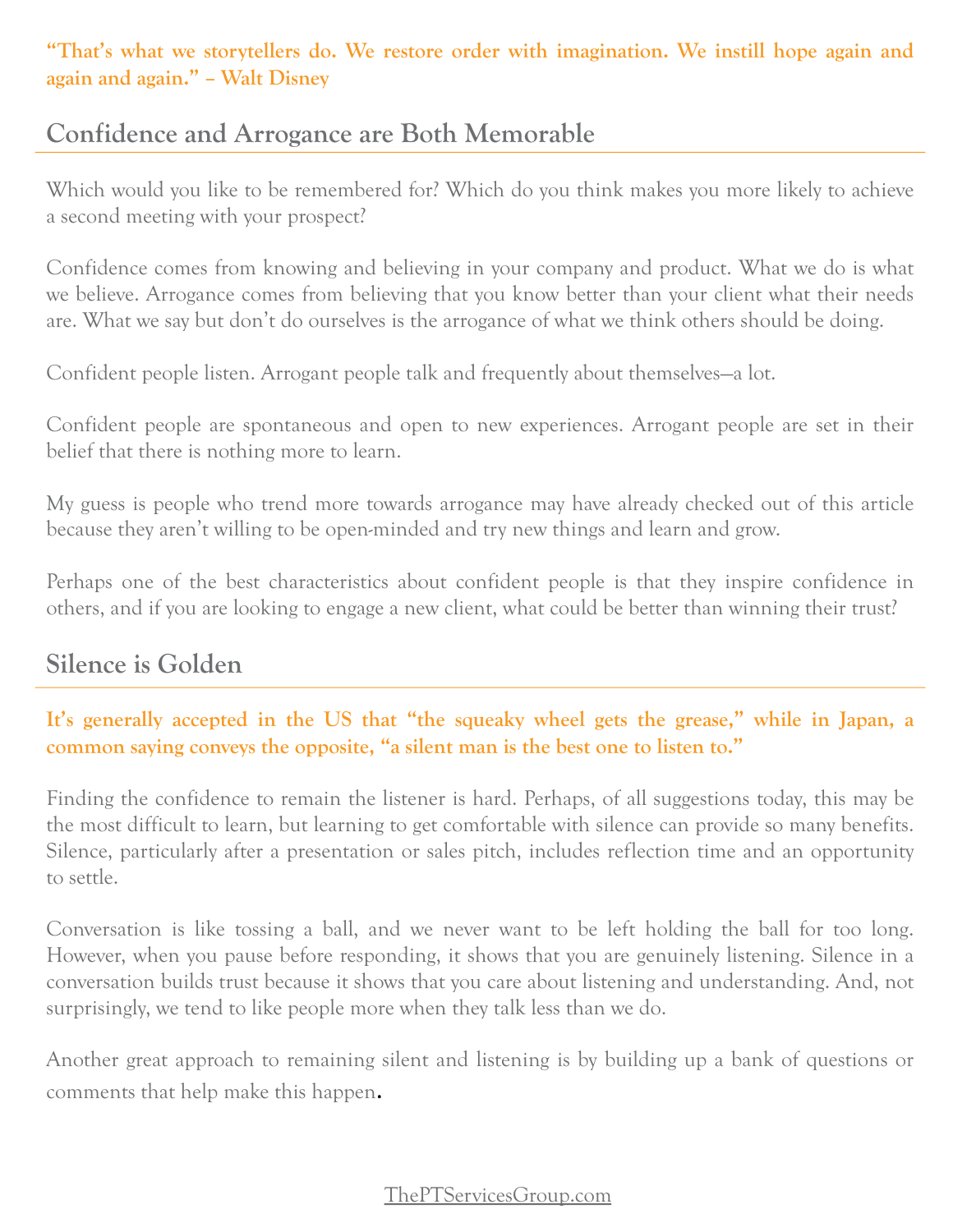# **Three Questions to Help you Grow Comfortable in Silence**

**"Please tell me more." "Oh?" "Perhaps……."**

Lastly, silence helps with my previous suggestion – it builds self-confidence.

# **Always be Innovating**

### **"I believe in being innovative**." – Walt Disney

Advisor innovation comes in many forms, and it isn't necessarily about developing new platforms or things that are a massive change. Subtle and obvious can be surprisingly impactful.

The simple idea of throwing out your old script and trying something new is innovative. Thinking big is essential – it also helps us land the small and mid-range changes.

Every example of progress in our industry, and frankly, every other sector, comes from someone getting out of their way and having the freedom to think differently. Consider how you've adapted your approach over the last 25 years. The internet has made a big difference in the volume of information your prospects and clients can access. We witnessed a few bold leaders go out in front and find great success with new approaches to client meetings, while many advisors were forced to change and react.

Success is inextricably linked with innovation. So be sure to make thinking about innovation, fostering a culture that celebrates and values innovation, and daring to take the steps that can be scary a part of your regular workplace philosophy.

## **Be Memorable in 2022**

Disney had vision and built the basis for a world-class entertainment experience that works as an amusement park and resort, major movie studios and streaming platforms, a veritable cultural phenomenon, and an example of very successful business practices. All built on people creating great memories.

As planning for 2022 is underway, take some time to consider how next year is going to be different. How can you create a different experience for your business, and even more important, how will you make a distinctive, memorable connection with your clients?

I'll leave you with just one more piece of advice from Walt – **"We keep moving forward, opening new doors, and doing new things, because we're curious, and curiosity keeps leading us down new paths."**